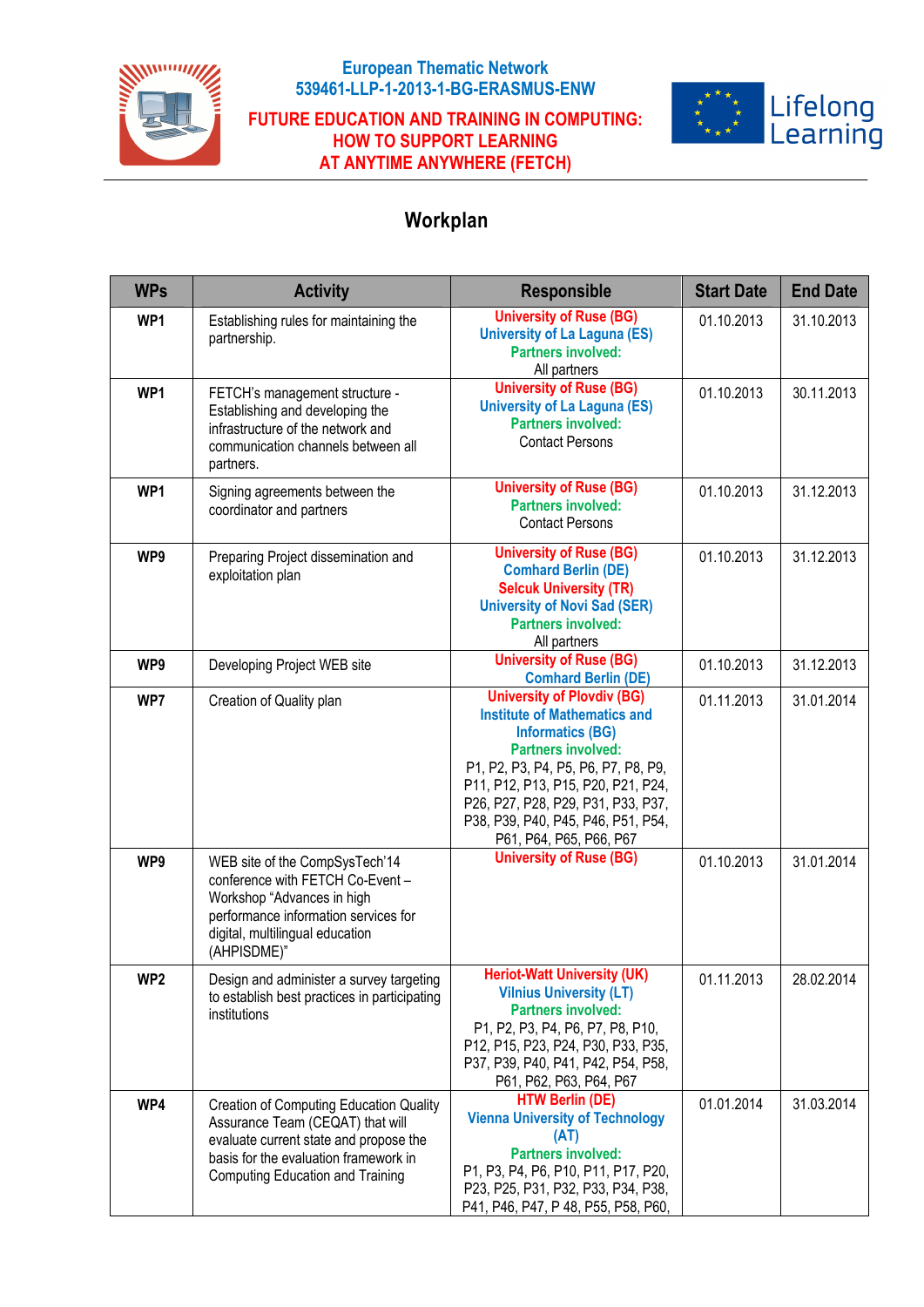|                 |                                                                                                                                                                                  | P62, P63, P64, P65, P66, P67                                                                                                                                                                                                                                                                                                                                                                                               |            |            |
|-----------------|----------------------------------------------------------------------------------------------------------------------------------------------------------------------------------|----------------------------------------------------------------------------------------------------------------------------------------------------------------------------------------------------------------------------------------------------------------------------------------------------------------------------------------------------------------------------------------------------------------------------|------------|------------|
| WP7             | Software tool for QA and evaluation - On-<br>line software tool                                                                                                                  | <b>University of Plovdiv (BG)</b><br><b>Institute of Mathematics and</b><br><b>Informatics (BG)</b>                                                                                                                                                                                                                                                                                                                        | 01.11.2013 | 31.03.2014 |
| WP9             | WEB site of the e-Learning'14<br>conference                                                                                                                                      | <b>University of La Laguna (ES)</b><br><b>University of Ruse (BG)</b>                                                                                                                                                                                                                                                                                                                                                      | 01.10.2013 | 31.03.2014 |
| WP <sub>2</sub> | Virtual workshop on existing National and<br>European frameworks for Higher<br>Education                                                                                         | <b>Heriot-Watt University (UK)</b><br><b>Vilnius University (LT)</b><br><b>Partners involved:</b><br>P1, P2, P3, P4, P6, P7, P8, P10,<br>P12, P15, P23, P24, P30, P33, P35,<br>P37, P39, P40, P41, P42, P54, P58,<br>P61, P62, P63, P64, P67                                                                                                                                                                               | 01.11.2013 | 31.05.2014 |
| WP6             | Survey of the role of social media in e-<br>learning                                                                                                                             | <b>Delft University of Technology (NL)</b><br><b>University of Coimbra</b><br>(PT)<br><b>Partners involved:</b><br>P1, P2, P3, P4, P5, P6, P7, P8, P9,<br>P10, P11, P12, P13, P14, P15, P17,<br>P18, P19, P21, P23, P24, P26, P27,<br>P28, P29, P30, P31, P32, P33, P34,<br>P35, P36, P37, P38, P40, P41, P44,<br>P46, P47, P48, P49, P50, P51, P53,<br>P54, P55, P56, P57, P58, P59, P61,<br>P62, P63, P64, P65, P66, P67 | 01.01.2014 | 31.05.2014 |
| WP1             | Organising and conducting the First<br>Meeting of the Project                                                                                                                    | <b>University of Ruse (BG)</b><br><b>Partners involved:</b><br>All partners                                                                                                                                                                                                                                                                                                                                                | 01.10.2013 | 26.06.2014 |
| WP3             | International conference<br>CompSysTech'14 Workshop "Advances<br>in high performance information services<br>for digital, multilingual education<br>(AHPISDME)"                  | <b>University of Ruse (BG)</b><br><b>University of Pavia (IT)</b><br><b>Partners involved:</b><br>All partners                                                                                                                                                                                                                                                                                                             | 01.01.2014 | 27.06.2014 |
| WP9             | Proceedings of CompSysTech'14<br>conference with Co-Event - Workshop<br>"Advances in high performance<br>information services for digital,<br>multilingual education (AHPISDME)" | <b>University of Ruse (BG)</b><br><b>Comhard Berlin (DE)</b>                                                                                                                                                                                                                                                                                                                                                               | 01.10.2013 | 31.07.2014 |
| WP1             | Organising and conducting the Second<br>meeting of the Project                                                                                                                   | <b>University of Ruse (BG)</b><br><b>University of La Laguna (ES)</b><br><b>Partners involved:</b><br>All partners                                                                                                                                                                                                                                                                                                         | 01.10.2013 | 11.09.2014 |
| WP6             | International conference e-Learning'14<br>with Special sessions on new didactical<br>models for the use social media in e-<br>learning                                           | <b>University of Ruse (BG)</b><br><b>University of La Laguna (ES)</b><br><b>Delft University of Technology (NL)</b><br><b>University of Coimbra</b><br>(PT)<br><b>Partners involved:</b><br>All partners                                                                                                                                                                                                                   | 01.01.2014 | 12.09.2014 |
| WP <sub>2</sub> | Report reviewing existing approaches to<br>flexible learning                                                                                                                     | <b>Heriot-Watt University (UK)</b><br><b>Vilnius University (LT)</b><br><b>Partners involved:</b><br>P1, P2, P3, P4, P6, P7, P8, P10,<br>P12, P15, P23, P24, P30, P33, P35,<br>P37, P39, P40, P41, P42, P54, P58,<br>P61, P62, P63, P64, P67                                                                                                                                                                               | 01.11.2013 | 30.09.2014 |
| WP3             | Literature review, surveys and interviews<br>with experts                                                                                                                        | <b>University of Pavia (IT)</b><br><b>South East European University,</b><br><b>Tetovo (FYR)</b><br><b>Partners involved:</b><br>P1, P2, P6, P7, P10, P12, P13, P15,<br>P16, P17, P18, P20, P22, P23, P24,<br>P25, P26, P27, P28, P29, P34, P35,                                                                                                                                                                           | 01.01.2014 | 30.09.2014 |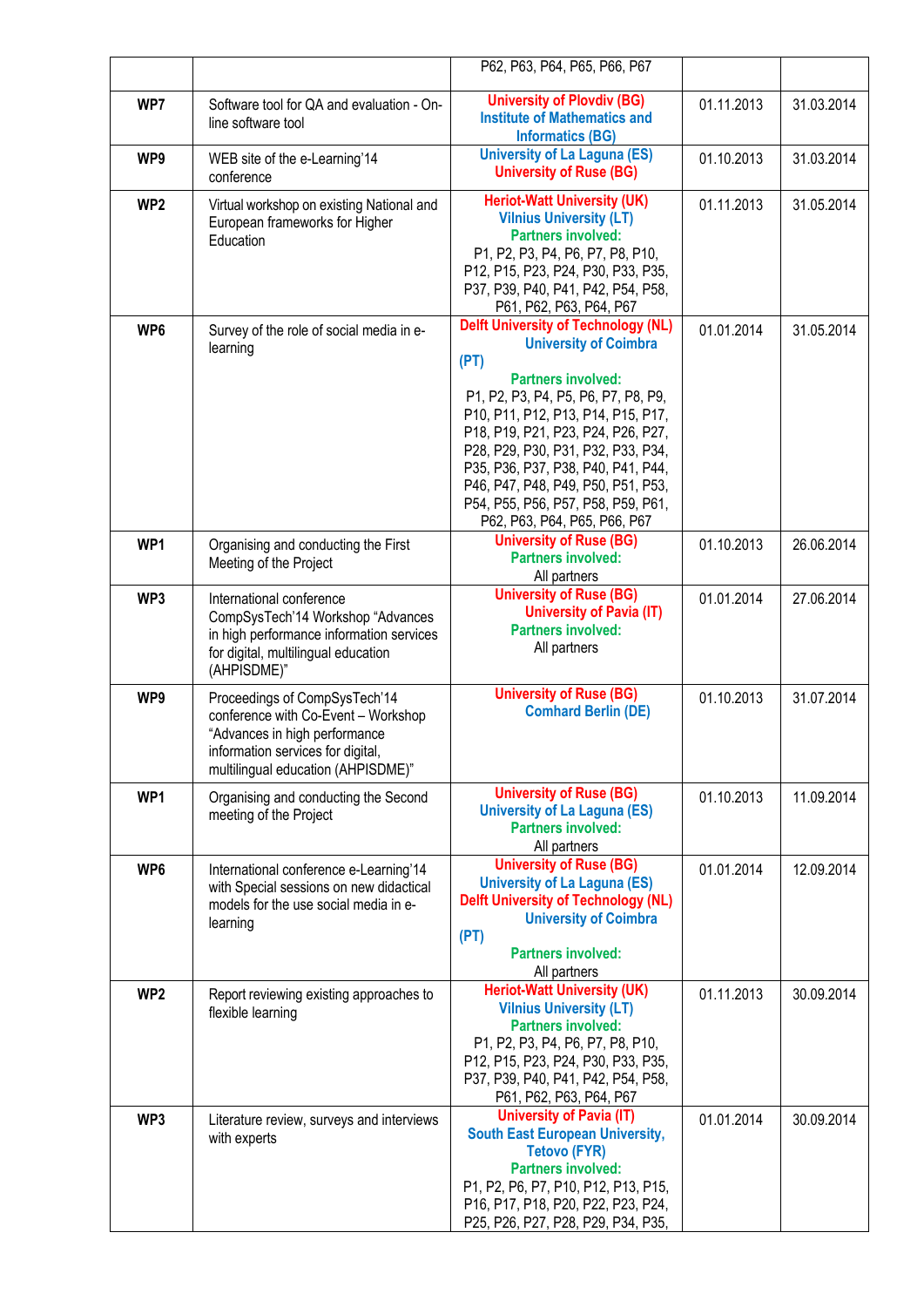|                 |                                                                                                                             | P36, P38, P46, P49, P50, P51, P52,<br>P54, P56, P58, P61, P62, P64, P67                                                                                                                                                                                                                                                                                                                                                    |            |            |
|-----------------|-----------------------------------------------------------------------------------------------------------------------------|----------------------------------------------------------------------------------------------------------------------------------------------------------------------------------------------------------------------------------------------------------------------------------------------------------------------------------------------------------------------------------------------------------------------------|------------|------------|
| WP6             | Questionnaire on possible roles of social<br>media in e-learning                                                            | <b>Delft University of Technology (NL)</b><br><b>University of Coimbra</b><br>(PT)<br><b>Partners involved:</b><br>P1, P2, P3, P4, P5, P6, P7, P8, P9,<br>P10, P11, P12, P13, P14, P15, P17,<br>P18, P19, P21, P23, P24, P26, P27,<br>P28, P29, P30, P31, P32, P33, P34,<br>P35, P36, P37, P38, P40, P41, P44,<br>P46, P47, P48, P49, P50, P51, P53,<br>P54, P55, P56, P57, P58, P59, P61,<br>P62, P63, P64, P65, P66, P67 | 01.01.2014 | 30.09.2014 |
| WP8             | Creation of a European Erasmus<br>Network for student and lecturer<br>exchange in the field of Computing<br>Education       | <b>Selcuk University (TR)</b><br><b>University of Novi Sad (SER)</b><br><b>Partners involved:</b><br>P1, P2, P3, P4, P7, P9, P10, P11,<br>P13, P16, P18, P20, P22, P24, P26,<br>P27, P28, P33, P38, P45, P48, P53,<br>P54, P55, P57, P58, P59, P63, P65,<br>P67                                                                                                                                                            | 01.01.2014 | 30.09.2014 |
| WP8             | Organising practical placements of<br>students                                                                              | <b>Selcuk University (TR)</b><br><b>University of Novi Sad (SER)</b><br><b>Partners involved:</b><br>P1, P2, P3, P4, P7, P9, P10, P11,<br>P13, P16, P18, P20, P22, P24, P26,<br>P27, P28, P33, P38, P45, P48, P53,<br>P54, P55, P57, P58, P59, P63, P65,<br>P67                                                                                                                                                            | 01.01.2014 | 30.09.2014 |
| WP9             | Proceedings of e-Learning'14                                                                                                | <b>University of La Laguna (ES)</b><br><b>University of Ruse (BG)</b>                                                                                                                                                                                                                                                                                                                                                      | 01.10.2013 | 30.09.2014 |
| WP <sub>2</sub> | Report synthesizing criteria for optimal<br>learning experience based on findings of<br>WP <sub>2</sub>                     | <b>Heriot-Watt University (UK)</b><br><b>Vilnius University (LT)</b><br><b>Partners involved:</b><br>P1, P2, P3, P4, P6, P7, P8, P10,<br>P12, P15, P23, P24, P30, P33, P35,<br>P37, P39, P40, P41, P42, P54, P58,<br>P61, P62, P63, P64, P67                                                                                                                                                                               | 01.11.2013 | 31.12.2014 |
| WP3             | Analysis of literature review, surveys and<br>interviews with experts - Report with the<br>results of the critical analysis | <b>University of Pavia (IT)</b><br><b>South East European University,</b><br><b>Tetovo (FYR)</b><br><b>Partners involved:</b><br>P1, P2, P6, P7, P10, P12, P13, P15,<br>P16, P17, P18, P20, P22, P23, P24,<br>P25, P26, P27, P28, P29, P34, P35,<br>P36, P38, P46, P49, P50, P51, P52,<br>P54, P56, P58, P61, P62, P64, P67                                                                                                | 01.01.2014 | 31.12.2014 |
| WP4             | Literature review, surveys, and interviews<br>with experts                                                                  | <b>HTW Berlin (DE)</b><br><b>Vienna University of Technology</b><br>(AT)<br><b>Partners involved:</b><br>P1, P3, P4, P6, P10, P11, P17, P20,<br>P23, P25, P31, P32, P33, P34, P38,<br>P41, P46, P47, P48, P55, P58, P60,<br>P62, P63, P64, P65, P66, P67                                                                                                                                                                   | 01.01.2014 | 31.12.2014 |
| WP <sub>5</sub> | Best practices of digital curricula in<br>European HEI                                                                      | <b>Linneus University (SE)</b><br><b>Liverpool John Moores University</b><br>(UK)<br><b>Partners involved:</b><br>P1, P2, P5, P6, P7, P8, P9, P10,<br>P11, P13, P14, P17, P19, P20, P21,<br>P22, P23, P24, P25, P29, P33, P34,<br>P36, P37, P38, P39, P40, P41, P44,<br>P45, P46, P47, P51, P52, P55, P58,                                                                                                                 | 01.01.2014 | 31.01.2015 |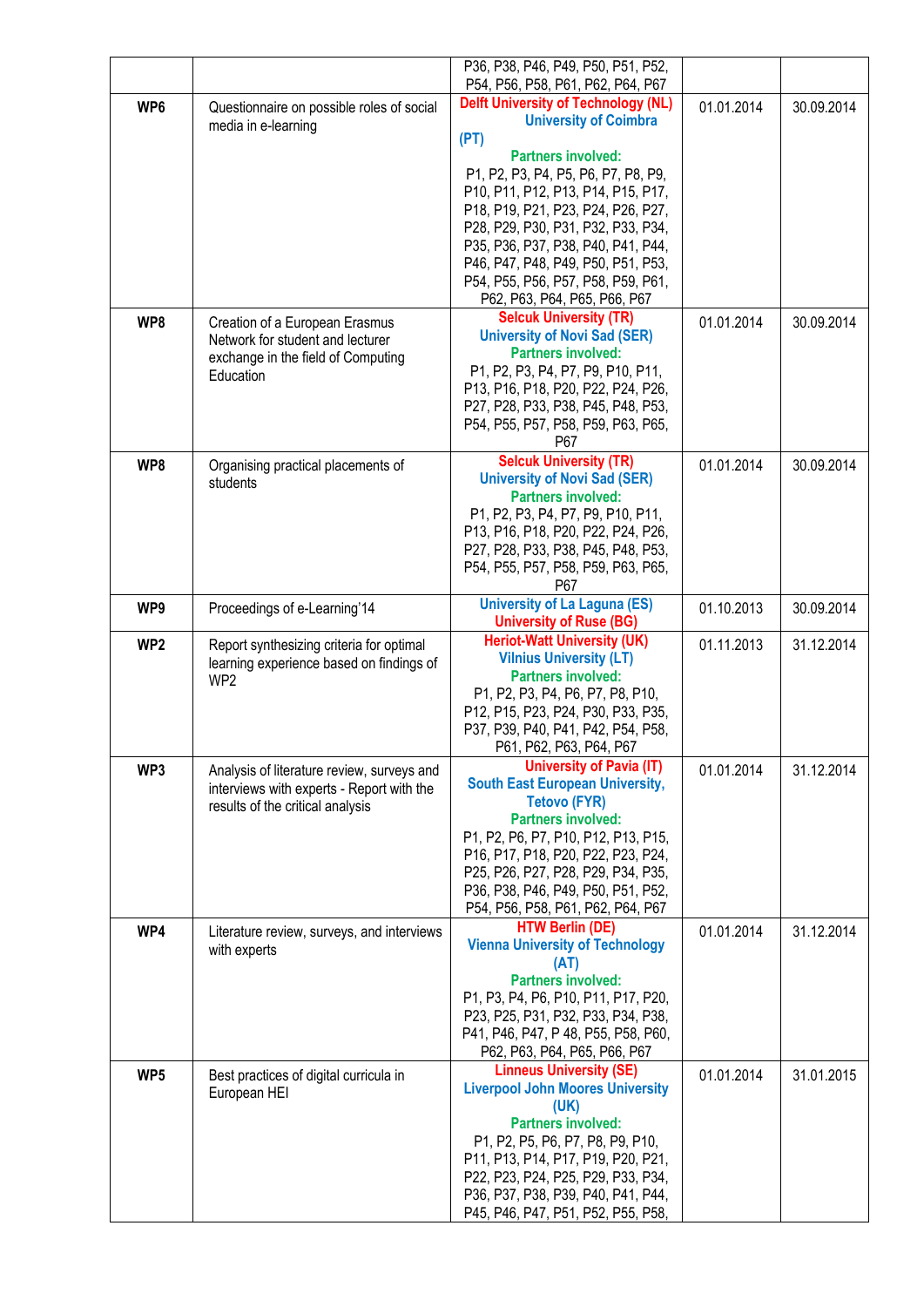|                 |                                                                                                                                                                                               | P59, P61, P62, P63, P65, P67                                                                                                                                                                                                                                                                                                               |            |            |
|-----------------|-----------------------------------------------------------------------------------------------------------------------------------------------------------------------------------------------|--------------------------------------------------------------------------------------------------------------------------------------------------------------------------------------------------------------------------------------------------------------------------------------------------------------------------------------------|------------|------------|
| WP7             | QA and evaluation of the study on<br>National and European frameworks for<br>development of Higher Education until<br>2020                                                                    | <b>University of Plovdiv (BG)</b><br><b>Institute of Mathematics and</b><br><b>Informatics (BG)</b><br><b>Partners involved:</b><br>P1, P2, P3, P4, P5, P6, P7, P8, P9,<br>P11, P12, P13, P15, P20, P21, P24,<br>P26, P27, P28, P29, P31, P33, P37,<br>P38, P39, P40, P45, P46, P51, P54,<br>P61, P64, P65, P66, P67                       | 01.11.2013 | 31.01.2015 |
| WP9             | WEB site of CompSysTech'15<br>conference with FETCH Co-Event -<br>Second workshop "Advances in high<br>performance information services for<br>digital, multilingual education<br>(AHPISDME)" | <b>University of Ruse (BG)</b>                                                                                                                                                                                                                                                                                                             | 01.10.2013 | 31.01.2015 |
| WP1             | Work meeting of the WP leaders and co-<br>leaders                                                                                                                                             | <b>University of Ruse (BG)</b><br><b>University of Pavia (IT)</b><br><b>Partners involved:</b><br>WPs leaders and co-leaders                                                                                                                                                                                                               | 01.10.2013 | 20.02.2015 |
| WP1             | Progress report                                                                                                                                                                               | <b>University of Ruse (BG)</b><br><b>Partners involved:</b><br>All partners                                                                                                                                                                                                                                                                | 01.10.2013 | 31.03.2015 |
| WP7             | General Progress evaluation - Internal<br>Progress evaluation report                                                                                                                          | <b>University of Plovdiv (BG)</b><br><b>Institute of Mathematics and</b><br><b>Informatics (BG)</b>                                                                                                                                                                                                                                        | 01.11.2013 | 31.03.2015 |
| WP7             | External Evaluation of Progress report                                                                                                                                                        | <b>University of Ruse (BG)</b><br><b>University of Plovdiv (BG)</b><br><b>Institute of Mathematics and</b><br><b>Informatics (BG)</b>                                                                                                                                                                                                      | 01.11.2013 | 31.03.2015 |
| WP9             | WEB site of e-Learning'15 conference                                                                                                                                                          | <b>HTW Berlin</b><br><b>University of Ruse (BG)</b>                                                                                                                                                                                                                                                                                        | 01.10.2013 | 31.03.2015 |
| WP4             | Recommendation report from CEQAT for<br>the Evaluation Framework in Computing<br><b>Education and Training</b>                                                                                | <b>HTW Berlin (DE)</b><br><b>Vienna University of Technology</b><br>(AT)<br><b>Partners involved:</b><br>P1, P3, P4, P6, P10, P11, P17, P20,<br>P23, P25, P31, P32, P33, P34, P38,<br>P41, P46, P47, P48, P55, P58, P60,<br>P62, P63, P64, P65, P66, P67                                                                                   | 01.01.2014 | 31.05.2015 |
| WP <sub>5</sub> | Assessment of emerging technological<br>tools and resources for learning<br>purposes                                                                                                          | <b>Linneus University (SE)</b><br><b>Liverpool John Moores University</b><br>(UK)<br><b>Partners involved:</b><br>P1, P2, P5, P6, P7, P8, P9, P10,<br>P11, P13, P14, P17, P19, P20, P21,<br>P22, P23, P24, P25, P29, P33, P34,<br>P36, P37, P38, P39, P40, P41, P44,<br>P45, P46, P47, P51, P52, P55, P58,<br>P59, P61, P62, P63, P65, P67 | 01.01.2014 | 31.05.2015 |
| WP1             | Organising and conducting the Third<br>meeting of the Project                                                                                                                                 | <b>University of Ruse (BG)</b><br><b>Dublin City University (IE)</b><br><b>Partners involved:</b><br>All partners                                                                                                                                                                                                                          | 01.10.2013 | 25.06.2015 |
| WP3             | International conference<br>CompSysTech'15 Workshop "Advances<br>in high performance information services<br>for digital, multilingual education<br>(AHPISDME)"                               | <b>University of Ruse (BG)</b><br><b>Dublin City University (IE)</b><br><b>University of Pavia (IT)</b><br><b>Partners involved:</b><br>All partners                                                                                                                                                                                       | 01.01.2014 | 26.06.2015 |
| WP9             | Proceedings of CompSysTech'15<br>conference with Co-Event - Second                                                                                                                            | <b>University of Ruse (BG)</b><br><b>Comhard Berlin (DE)</b>                                                                                                                                                                                                                                                                               | 01.10.2013 | 31.07.2015 |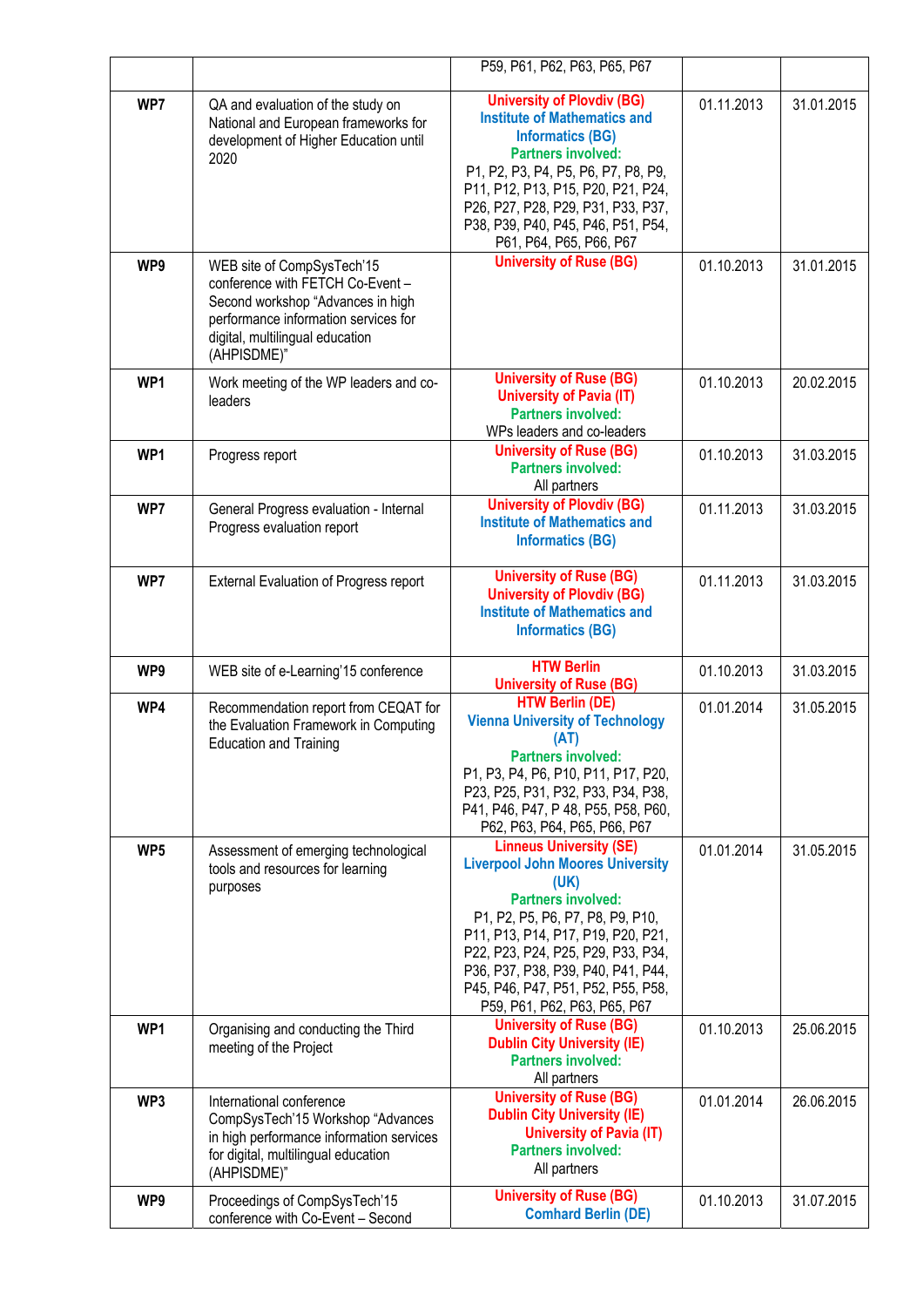|     | workshop "Advances in high<br>performance information services for<br>digital, multilingual education<br>(AHPISDME)"                                                                                                                                                                                          |                                                                                                                                                                                                                                                                                                                             |            |            |
|-----|---------------------------------------------------------------------------------------------------------------------------------------------------------------------------------------------------------------------------------------------------------------------------------------------------------------|-----------------------------------------------------------------------------------------------------------------------------------------------------------------------------------------------------------------------------------------------------------------------------------------------------------------------------|------------|------------|
| WP1 | Organising and conducting the Fourth<br>meeting of the Project                                                                                                                                                                                                                                                | <b>University of Ruse (BG)</b><br><b>HTW Berlin (DE)</b><br><b>Partners involved:</b><br>All partners                                                                                                                                                                                                                       | 01.10.2013 | 10.09.2015 |
| WP6 | International conference e-Learning'15<br>with special sessions on new didactical<br>models for the use social media in e-<br>learning                                                                                                                                                                        | <b>University of Ruse (BG)</b><br><b>HTW Berlin (DE)</b><br><b>Delft University of Technology (NL)</b><br><b>University of Coimbra</b><br>(PT)<br><b>Partners involved:</b><br>All partners                                                                                                                                 | 01.01.2014 | 11.09.2015 |
| WP9 | Proceedings of e-Learning'15                                                                                                                                                                                                                                                                                  | <b>HTW Berlin (DE)</b><br><b>University of Ruse (BG)</b>                                                                                                                                                                                                                                                                    | 01.10.2013 | 30.09.2015 |
| WP3 | European Strategic Framework for<br>Computing Education and Training 2020<br>developed - on paper and CD                                                                                                                                                                                                      | <b>University of Pavia (IT)</b><br><b>South East European University,</b><br><b>Tetovo (FYR)</b><br><b>Partners involved:</b><br>P1, P2, P6, P7, P10, P12, P13, P15,<br>P16, P17, P18, P20, P22, P23, P24,<br>P25, P26, P27, P28, P29, P34, P35,<br>P36, P38, P46, P49, P50, P51, P52,<br>P54, P56, P58, P61, P62, P64, P67 | 01.01.2014 | 31.10.2015 |
| WP8 | Organising EMEL-COTest (European<br>Mobile and Electronic Learning in<br>Computing Education Test) for informing<br>the wide public about the project<br>progress and putting pressure on<br>Education Ministries of partner countries<br>continuously about innovative<br>approaches in computing education. | <b>Selcuk University (TR)</b><br><b>University of Novi Sad (SER)</b><br><b>Partners involved:</b><br>P1, P2, P3, P4, P7, P9, P10, P11,<br>P13, P16, P18, P20, P22, P24, P26,<br>P27, P28, P33, P38, P45, P48, P53,<br>P54, P55, P57, P58, P59, P63, P65,<br>P67                                                             | 01.01.2014 | 30.11.2015 |
| WP7 | QA and evaluation of the European<br><b>Strategic Framework for Computing</b><br>Education and Training 2020                                                                                                                                                                                                  | <b>University of Plovdiv (BG)</b><br><b>Institute of Mathematics and</b><br><b>Informatics (BG)</b><br><b>Partners involved:</b><br>P1, P2, P3, P4, P5, P6, P7, P8, P9,<br>P11, P12, P13, P15, P20, P21, P24,<br>P26, P27, P28, P29, P31, P33, P37,<br>P38, P39, P40, P45, P46, P51, P54,<br>P61, P64, P65, P66, P67        | 01.11.2013 | 15.12.2015 |
| WP4 | European Evaluation Framework in<br>Computing Education and Training 2020<br>(EEFCET-2020) - on paper and CD                                                                                                                                                                                                  | <b>HTW Berlin (DE)</b><br><b>Vienna University of Technology</b><br>(AT)<br><b>Partners involved:</b><br>P1, P3, P4, P6, P10, P11, P17, P20,<br>P23, P25, P31, P32, P33, P34, P38,<br>P41, P46, P47, P48, P55, P58, P60,<br>P62, P63, P64, P65, P66, P67                                                                    | 01.01.2014 | 31.01.2016 |
| WP9 | WEB site of CompSysTech'16<br>conference with FETCH Co-Event -<br>Third workshop "Advances in high<br>performance information services for<br>digital, multilingual education<br>(AHPISDME)"                                                                                                                  | <b>University of Ruse (BG)</b>                                                                                                                                                                                                                                                                                              | 01.10.2013 | 31.01.2016 |
| WP7 | QA and evaluation of the European<br><b>Evaluation Framework in Computing</b><br>Education and Training 2020                                                                                                                                                                                                  | <b>University of Plovdiv (BG)</b><br><b>Institute of Mathematics and</b><br><b>Informatics (BG)</b><br><b>Partners involved:</b><br>P1, P2, P3, P4, P5, P6, P7, P8, P9,<br>P11, P12, P13, P15, P20, P21, P24,<br>P26, P27, P28, P29, P31, P33, P37,                                                                         | 01.11.2013 | 31.03.2016 |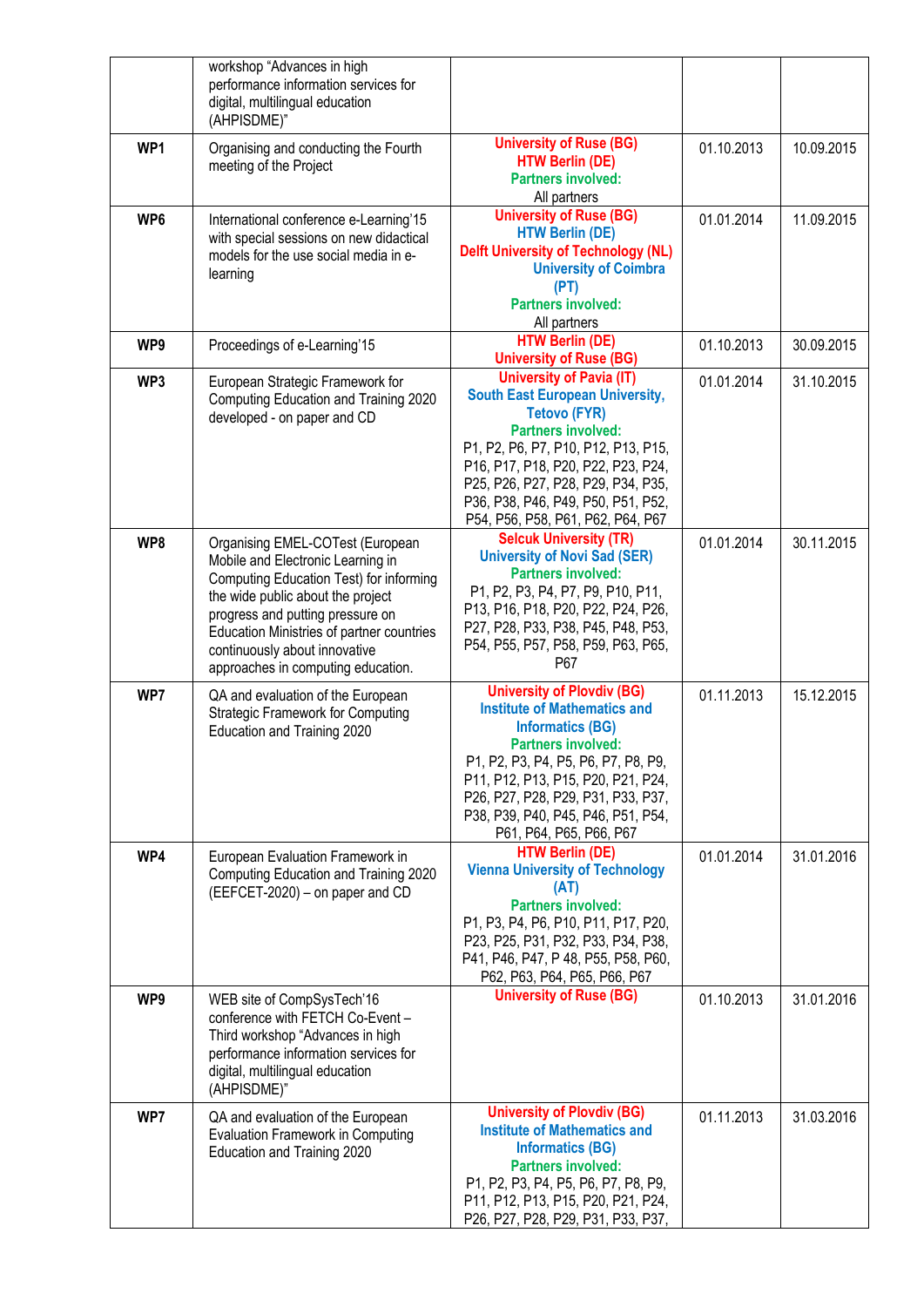|     |                                                                            | P38, P39, P40, P45, P46, P51, P54,<br>P61, P64, P65, P66, P67              |            |            |
|-----|----------------------------------------------------------------------------|----------------------------------------------------------------------------|------------|------------|
| WP9 | WEB site of e-Learning'16 conference                                       | <b>Slovak University of Technology</b>                                     | 01.10.2013 | 31.03.2016 |
|     |                                                                            | (SK)                                                                       |            |            |
| WP5 |                                                                            | <b>University of Ruse (BG)</b><br><b>Linneus University (SE)</b>           | 01.01.2014 | 31.05.2016 |
|     | Recommendations for future digital<br>curricula in Computing Education and | <b>Liverpool John Moores University</b>                                    |            |            |
|     | Training 2020.                                                             | (UK)                                                                       |            |            |
|     |                                                                            | Partners involved:<br>P1, P2, P5, P6, P7, P8, P9, P10,                     |            |            |
|     |                                                                            | P11, P13, P14, P17, P19, P20, P21,                                         |            |            |
|     |                                                                            | P22, P23, P24, P25, P29, P33, P34,                                         |            |            |
|     |                                                                            | P36, P37, P38, P39, P40, P41, P44,                                         |            |            |
|     |                                                                            | P45, P46, P47, P51, P52, P55, P58,                                         |            |            |
|     |                                                                            | P59, P61, P62, P63, P65, P67<br><b>University of Ruse (BG)</b>             |            |            |
| WP1 | Organising and conducting the Fifth<br>meeting of the Project.             | <b>University Ss Cyril and</b>                                             | 01.10.2013 | 23.06.2016 |
|     |                                                                            | <b>Methodiuous (FYR)</b>                                                   |            |            |
|     |                                                                            | <b>Partners involved:</b>                                                  |            |            |
|     |                                                                            | All partners<br><b>University of Ruse (BG)</b>                             |            |            |
| WP3 | International conference<br>CompSysTech'16 Workshop "Advances              | <b>University Ss Cyril and</b>                                             | 01.01.2014 | 24.06.2016 |
|     | in high performance information services                                   | <b>Methodiuous (FYR)</b>                                                   |            |            |
|     | for digital, multilingual education                                        | <b>University of Pavia (IT)</b>                                            |            |            |
|     | (AHPISDME)"                                                                | <b>Partners involved:</b>                                                  |            |            |
| WP7 | QA and evaluation of the                                                   | All partners<br><b>University of Plovdiv (BG)</b>                          | 01.11.2013 | 31.07.2016 |
|     | Recommendations for Digital Curricula in                                   | <b>Institute of Mathematics and</b>                                        |            |            |
|     | Computing Education and Training 2020.                                     | <b>Informatics (BG)</b>                                                    |            |            |
|     |                                                                            | <b>Partners involved:</b><br>P1, P2, P3, P4, P5, P6, P7, P8, P9,           |            |            |
|     |                                                                            | P11, P12, P13, P15, P20, P21, P24,                                         |            |            |
|     |                                                                            | P26, P27, P28, P29, P31, P33, P37,                                         |            |            |
|     |                                                                            | P38, P39, P40, P45, P46, P51, P54,                                         |            |            |
|     |                                                                            | P61, P64, P65, P66, P67<br><b>University of Ruse (BG)</b>                  |            |            |
| WP9 | Proceedings of CompSysTech'16<br>conference with Co-Event - Third          | <b>Comhard Berlin (DE)</b>                                                 | 01.10.2013 | 31.07.2016 |
|     | workshop "Advances in high                                                 |                                                                            |            |            |
|     | performance information services for                                       |                                                                            |            |            |
|     | digital, multilingual education                                            |                                                                            |            |            |
|     | (AHPISDME)"                                                                |                                                                            |            |            |
| WP6 | Experiments results - Experiments                                          | <b>Delft University of Technology (NL)</b><br><b>University of Coimbra</b> | 01.01.2014 | 01.09.2016 |
|     | results from testing didactical models                                     | (PT)                                                                       |            |            |
|     |                                                                            | <b>Partners involved:</b>                                                  |            |            |
|     |                                                                            | P1, P2, P3, P4, P5, P6, P7, P8, P9,                                        |            |            |
|     |                                                                            | P10, P11, P12, P13, P14, P15, P17,<br>P18, P19, P21, P23, P24, P26, P27,   |            |            |
|     |                                                                            | P28, P29, P30, P31, P32, P33, P34,                                         |            |            |
|     |                                                                            | P35, P36, P37, P38, P40, P41, P44,                                         |            |            |
|     |                                                                            | P46, P47, P48, P49, P50, P51, P53,                                         |            |            |
|     |                                                                            | P54, P55, P56, P57, P58, P59, P61,<br>P62, P63, P64, P65, P66, P67         |            |            |
| WP1 | Organising and conducting the Final                                        | <b>University of Ruse (BG)</b>                                             | 01.10.2013 | 08.09.2016 |
|     | meeting of the Project                                                     | <b>Slovak University of Technology</b>                                     |            |            |
|     |                                                                            | (SK)                                                                       |            |            |
|     |                                                                            | <b>Partners involved:</b><br>All partners                                  |            |            |
| WP6 | International conference e-Learning'16                                     | <b>University of Ruse (BG)</b>                                             | 01.01.2014 | 09.09.2016 |
|     |                                                                            | <b>Slovak University of Technology</b>                                     |            |            |
|     |                                                                            | (SK)                                                                       |            |            |
|     |                                                                            | <b>Delft University of Technology (NL)</b><br><b>University of Coimbra</b> |            |            |
|     |                                                                            | (PT)                                                                       |            |            |
|     |                                                                            | <b>Partners involved:</b>                                                  |            |            |